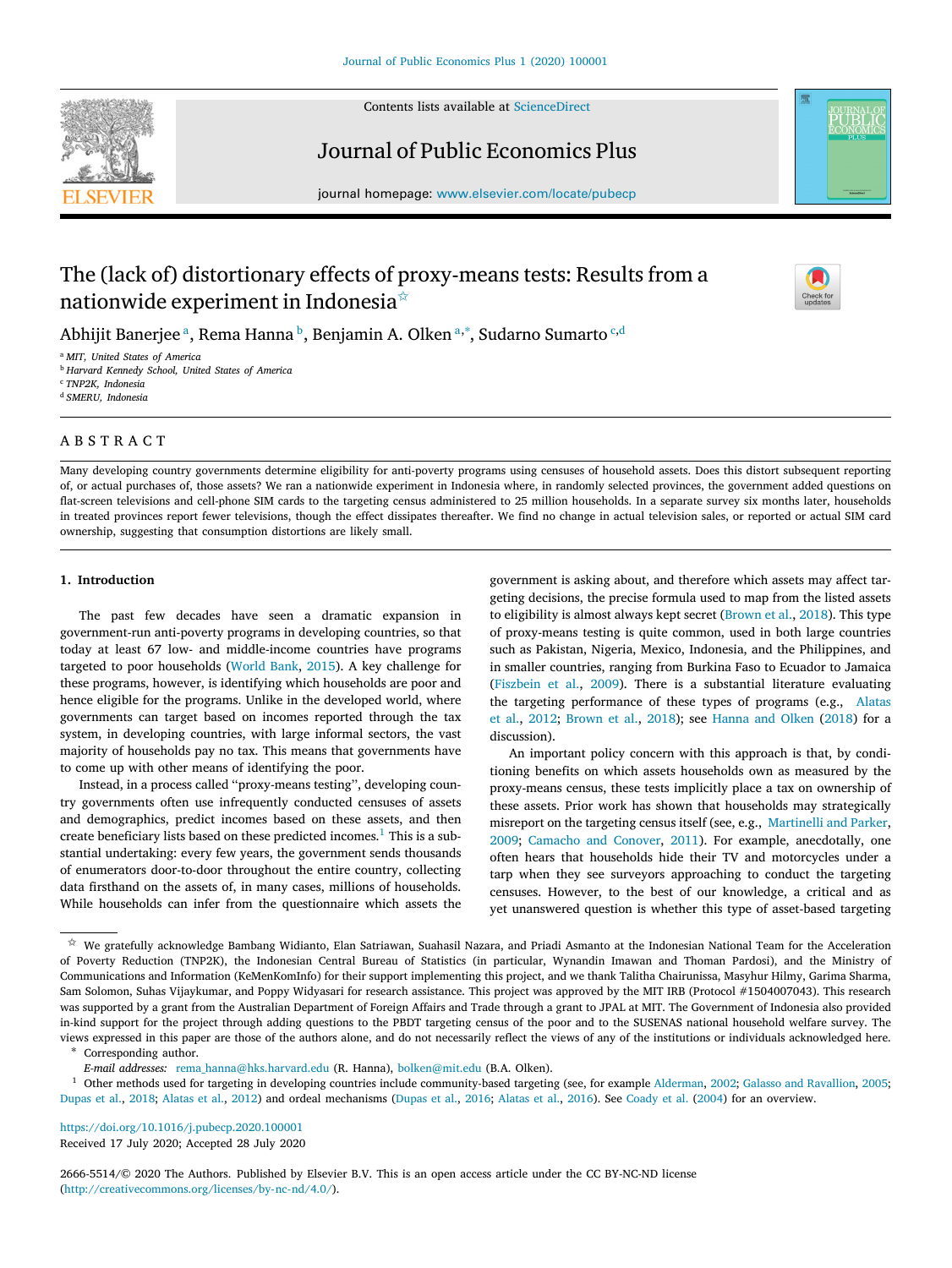tax spills over beyond the targeting census itself, and in particular, whether it distorts actual consumption behavior. Such real distortions are particularly important in thinking about the design of anti-poverty programs since they could have real economic effects if the assets themselves are productive (e.g., livestock, cell phones) or if they have potential health effects (e.g., better toilets for sanitation).

In the extreme, these types of distortions could certainly occur. For example, in the 18th and 19th century, England and Scotland taxed windows as an easily observable proxy for the wealth of households, and this famously led to windows being boarded up and countless dark houses (Oates and Schwab, 2015). However, modern proxy-means tests use a large number of assets – 34 different types of housing characteristics and assets in our Indonesian example – and as described above, governments deliberately keep the formulas that relate assets to eligibility opaque to try to prevent manipulation around their results. On net, if households fully understood and responded to the incentives inherent in the Indonesian proxy-means-test, the implied marginal tax rate on consumption would be about 15 percent (Hanna and Olken, 2018), which certainly seems large enough that it could cause distortions in aggregate.<sup>2</sup> However, the fact that the relationship between assets and eligibility for benefits is complex and non-transparent may mean that the distortionary effects could be small in practice (Chetty et al., 2009b; Finkelstein, 2009). Indeed, some have argued that on balance the distortions from targeted programs may be small in the developing country context due to these reasons (Ravallion, 2003). Whether these censuses cause actual distortions in asset ownership is therefore ultimately an empirical question. These distortions are welfare-relevant to the degree they affect who will receive the program in the future.<sup>3</sup>

To answer this question, we conducted a unique, nationwide randomized experiment that tested whether Indonesia's *real* targeting census has an impact on subsequent asset acquisition, building the experiment into the real targeting process. Indonesia's targeting census occurs approximately every 3–4 years, with enumerators going door-to-door to interview 25 million households – generating data on 92 million individuals – to determine citizens' eligibility for transfer programs and subsidies. We randomized two additional new questions onto the 2015 version of questionnaire, launched in June of that year. To keep the number of questions on the census constant, each randomized question had one of two options. In half the provinces, households received (1) either a question on flat-screen television ownership or a question on the number of rooms in their house and (2) either a question on the number of active cell-phone SIM card numbers the household had or whether they had a modern toilet installed. We deliberately chose our two key treatment questions – flat-screen televisions and SIM card ownership – because we had access to independent data sources on actual asset ownership that did not rely on household self-reports. Questions (1) and (2) were cross-randomized to create 4 versions of the census, randomized across Indonesia's 34 provinces to create a nationwide experiment.

The randomization was done at such a large scale – nationwide in scope, and with randomization province by province – in order for the experiment to be as real and natural as possible, both by being representative at the national level (by construction) and by conducting the experiment at a national scale (Muralidharan and Niehaus, 2017; Al-Ubaydli et al., 2017). In particular, the Indonesian statistics bureau

that administers the targeting census is organized provincially, and hence each province's statistics office, field staff, and data entry team worked with the same version of the targeting census. Moreover, since the government rarely removes questions from one targeting census to the next – for example, 26 of the 29 asset questions (i.e., 90 percent) from the 2011 targeting census were indeed asked again on the 2015 targeting census, and the three that were not included directly were asked again in a slightly different form $4$  – households could reasonably forecast that these new questions would continue to be asked in future targeting censuses as well. Citizens were given the information about this targeting census in the same manner as had been done in all previous targeting censuses.

We then test whether these questions led to differences in both *reported* asset ownership, as measured by subsequent government household sample surveys that have no link to targeting, and in *actual* asset ownership, as measured by independent data on television sales that we obtained from retailers and from administrative data on the number of SIM cards active in each province that we obtained from the telecommunications providers.

To test the effect on reported ownership, we worked with the National Statistics Agency (BPS) to include all four of these questions on the Indonesian National Socioeconomic Survey (''SUSENAS''), administered annually to over 250,000 households. (For clarity, we hereafter refer to the targeting census of the poor – which is our treatment – as the 'census,' and the subsequent SUSENAS survey data that we use for outcomes as the 'survey.') Even though the SUSENAS is not used for targeting – and in fact, the government agencies that conduct targeting cannot even access identifiable data from it – it is possible that individuals may still (wrongly) worry that the government may use it and therefore try to misreport and/or hide their assets. The fact that targeting based on assets may cause misreporting more generally in government data is a substantial concern in itself, as this data is used for calculating descriptive measures of the economy, including the local and national poverty rates.

Analyzing the national sample survey data about six months after the targeting was complete (March 2016), we find that households who live in the provinces where the targeting census asked about flat-screen televisions were in fact 15 percent less likely to report owning a flatscreen television in the SUSENAS. The fact that households change their reported behavior in the SUSENAS survey in response to the targeting census experiment suggests that they are, indeed, paying attention to the implied tax on these assets. We do not observe any effect of the other questions (toilets, rooms, or SIM cards) on reported ownership, but the effect on flat-screen televisions nevertheless survives multiple-inference adjustment. One year later (March 2017), we no longer observe any differences in flat-screen TV ownership across the experimental groups, nor do we observe differences across the other asset variables.

To test whether the targeting questionnaire has distortionary effects on actual asset ownership, we obtained data on television sales from a monthly retailer survey conducted by a leading Indonesian marketing firm, and administrative data on yearly SIM card subscribers from all major Indonesian telecommunications companies through the Ministry of Communications and Information (KeMenKomInfo). We find no evidence of lower television sales or fewer SIM cards owned in the provinces in which these questions were asked on the proxymeans census. Moreover, we can strongly reject a decline in *actual* television sales that would be required to produce the 15 percent decline in reported television ownership detected in the March 2016 SUSENAS; indeed, our estimates suggest that at least 96 percent of the decline we observe in the 2016 SUSENAS is due to reporting, not

<sup>&</sup>lt;sup>2</sup> A 15 percent tax is quite large and has the potential to distort behavior. For example, Chetty et al. (2009b) showed that consumers responded in magnitudes predicted by theory to a sales tax of 7.375 percent when the tax was posted.

<sup>&</sup>lt;sup>3</sup> Note that if households are optimizing rationally, the extent to which real distortions matter for aggregate welfare depends on the degree to which they actually affect who receives the program (Feldstein, 1999; Chetty, 2009). If there are optimization frictions and the envelope theorem does not directly apply, the distortions themselves may be of independent interest (Finkelstein and Notowidigdo, 2019).

<sup>4</sup> For example, one of the three questions not asked verbatim was as follows: the 2011 targeting census asked about 12 kg or above LPG (cooking gas) cylinders, whereas the 2015 targeting census asked about 5.5 kg or above LPG cylinders.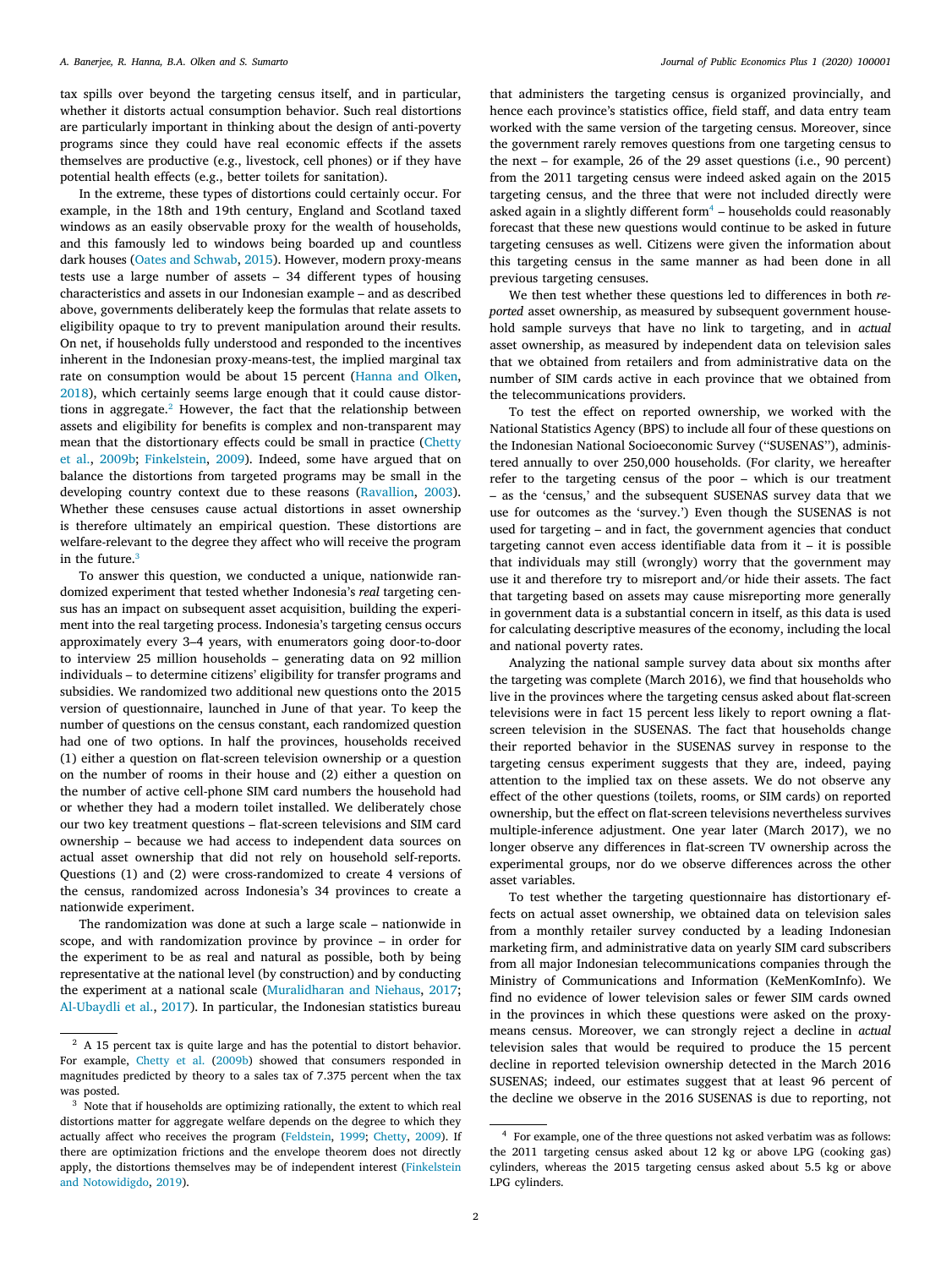actual changes. We find no detectable changes in cell phone ownership, though the confidence bands are somewhat larger. The results suggest, therefore, that observed differences in the survey data based on the experimental groups are largely due to effects on reporting, rather than real distortionary effects on asset purchases.

These findings contribute to the policy debate on whether targeted transfers are an effective tool in the fight against poverty. One common argument brought about by critics of targeted programs is that targeting distorts real behavior and choices, and this in turn could have implications for poverty and growth. Providing experimental evidence that was naturally embedded into Indonesia's real nationwide targeting system, this paper suggests that while there may be strategic responses on subsequent surveys potentially affecting some targeting outcomes, the real consumption distortions from avoiding assets that are included in government proxy-means tests are indeed likely to be small.

Section 2 provides the setting, experimental design, and data. We discuss our findings in Section 3. Section 4 concludes.

# **2. Setting, experimental design and data**

### *2.1. Setting*

In developed countries, the selection of the beneficiaries for social protection programs (''targeting'') is often accomplished through means-testing: only those with incomes below a certain threshold are eligible. However, for many lower income countries, it is challenging to conduct conventional means-testing, as many people work in agriculture or in the informal sector and thus lack verifiable records of their income.

Instead, to determine program eligibility, many governments conduct ''proxy'' means-testing, where they use demographic and asset ownership data to predict poverty status. Typically, they conduct periodic quasi-censuses of the poor where government enumerators go door-to-door – visiting millions of households – to acquire information about pre-existing household demographic composition and assets, such as the type of material used in the roof or the walls, whether a household owns a refrigerator or a motorcycle, and so on. The government then takes these variables and uses them to predict incomes, usually based on a formula derived from a prediction exercise using survey data. Program eligibility is then determined by predicted income or per capita expenditures.

Indonesia is no exception. The government has conducted nationwide targeting censuses of the poor approximately every three years since 2005 and has then used proxy-means testing to determine each household's eligibility for targeted transfer programs ranging from cash transfers to health insurance for the poor. $5$  The government canvassed 25 million households, generating data for about 92 million individuals, in the most recent national targeting census – called the *Pemutakhiran Basis Data Terpadu*, or PBDT – in June through August 2015 (see Appendix Figure 1). The three-page targeting questionnaire consisted of three sections: one on basic housing characteristics (e.g., type of roof material, type of floor material, etc.), one on demographics, and one on the assets owned by the household, including items such as refrigerators, A/C, motorbikes, land, and livestock.

The government ran socialization meetings in each village and urban neighborhood prior to conducting the targeting census in which the link between the targeting census and subsequent receipt of government programs was explained. The primary reason for these meetings was that the government wanted to solicit local input to make sure they canvassed all potentially poor households. The briefing materials

described the targeting purpose of the survey but did not contain any details on which questions would be used for targeting or the precise formula.6

The information about the use of the proxy-means questions in our setting thus follows the government's normal practice. Indeed, more generally, while the specific questions on proxy-means test surveys are public information, governments around the world, including Indonesia, typically keep the precise formulas used a tightly-held secret (see, e.g., Coady et al., 2004; Brown et al., 2018; Kurdi et al., 2018; see also Camacho and Conover, 2011 for a discussion of an unusual case when the formula became public), and in Indonesia the PMT formula has never been publicly released for this or any previous census of the poor. The parameters we identify in the analysis below are therefore likely a reasonable approximation to the actual policy process.

#### *2.2. Experimental design*

We worked with the Government of Indonesia to test whether adding additional questions onto the actual 2015 PBDT questionnaire would incentivize households to reduce asset acquisition in order to maintain their eligibility in the future. We randomized two additional questions onto the actual PBDT questionnaire, reaching 92 million individuals, so that while everyone canvassed received the same number of questions, they were randomly asked different asset questions depending on which province they lived in.

Specifically, each household received (1) either a question on flatscreen television ownership or a question on the number of rooms in their house and (2) a question about the number of active SIM cards the household owns or whether they had a 'swan neck' toilet (henceforth ''WC'') installed (see Appendix Table 1 for the complete breakdown of question assignments).<sup>7</sup> These questions were added to the forms at BPS Jakarta and were treated no differently by the regional offices administering the PBDT targeting census from any other questions. We verified in person that the forms used in the field followed the randomization protocol in a number of selected provinces.

There are at least two reasons to think that adding questions to the census could distort real behavior. First, as described above, the questions on the poverty census generally do not change much from wave to wave, so a reasonable way to forecast what will be asked on the next poverty census is through the questions on the current census. Second, households may also be concerned that the government may verify their assets if eligible for the program. For either reason, households may reduce their consumption of these assets following the addition of these questions to the targeting census.

It is important to clarify that there is no mechanical effect on our results through differential selection of beneficiaries. This is for two reasons. First, the additional questions were not actually used by the final PMT formula to select beneficiaries for government programs. The fact that these questions were not used was not public; the formula is kept secret and is known only to a few select staff members in Jakarta. Indeed, we confirmed this with an extensive media search, which indeed revealed no mentions of the formula or what variables

<sup>5</sup> To derive the enumeration frame for the census of the poor, Indonesia, like other countries, uses a combination of methods (e.g., past PMT score, community targeting) to exclude rich households from the data collection. Thus, the census of the poor, in practice, covers 25 million households, or about 40 percent of the population.

<sup>6</sup> For example, a village newspaper from Central Java reporting on the socialization meeting explained that the targeting census ''is a collection of direct data to determine beneficiaries of social programs.'' Beyond that, they explained that the statistics agency is ''only doing the data collection, and the determination of who will receive benefits will be made by the relevant government agencies'' and did not provide any additional details on which variables would be used. See, for example, [https://www.wlaharwetan.desa.id/desa-wlahar-wetan-bersama-bps-gelar-f](https://www.wlaharwetan.desa.id/desa-wlahar-wetan-bersama-bps-gelar-forum-konsultasi-publik-pemutakhiran-data-terpadu/) [orum-konsultasi-publik-pemutakhiran-data-terpadu/](https://www.wlaharwetan.desa.id/desa-wlahar-wetan-bersama-bps-gelar-forum-konsultasi-publik-pemutakhiran-data-terpadu/). This echoes the messages in the central government's brochure on the survey: ([http://www.tnp2k.go.id/](http://www.tnp2k.go.id/images/uploads/downloads/leaflet-pbdt-alternatif-tiga%20reduced.pdf) [images/uploads/downloads/leaflet-pbdt-alternatif-tiga%20reduced.pdf\)](http://www.tnp2k.go.id/images/uploads/downloads/leaflet-pbdt-alternatif-tiga%20reduced.pdf).

<sup>7</sup> A 'swan neck' toilet is the common Indonesian term for any toilet with a modern plumbing trap (typically known as a P-trap) installed to prevent the venting of sewer gasses back into the house.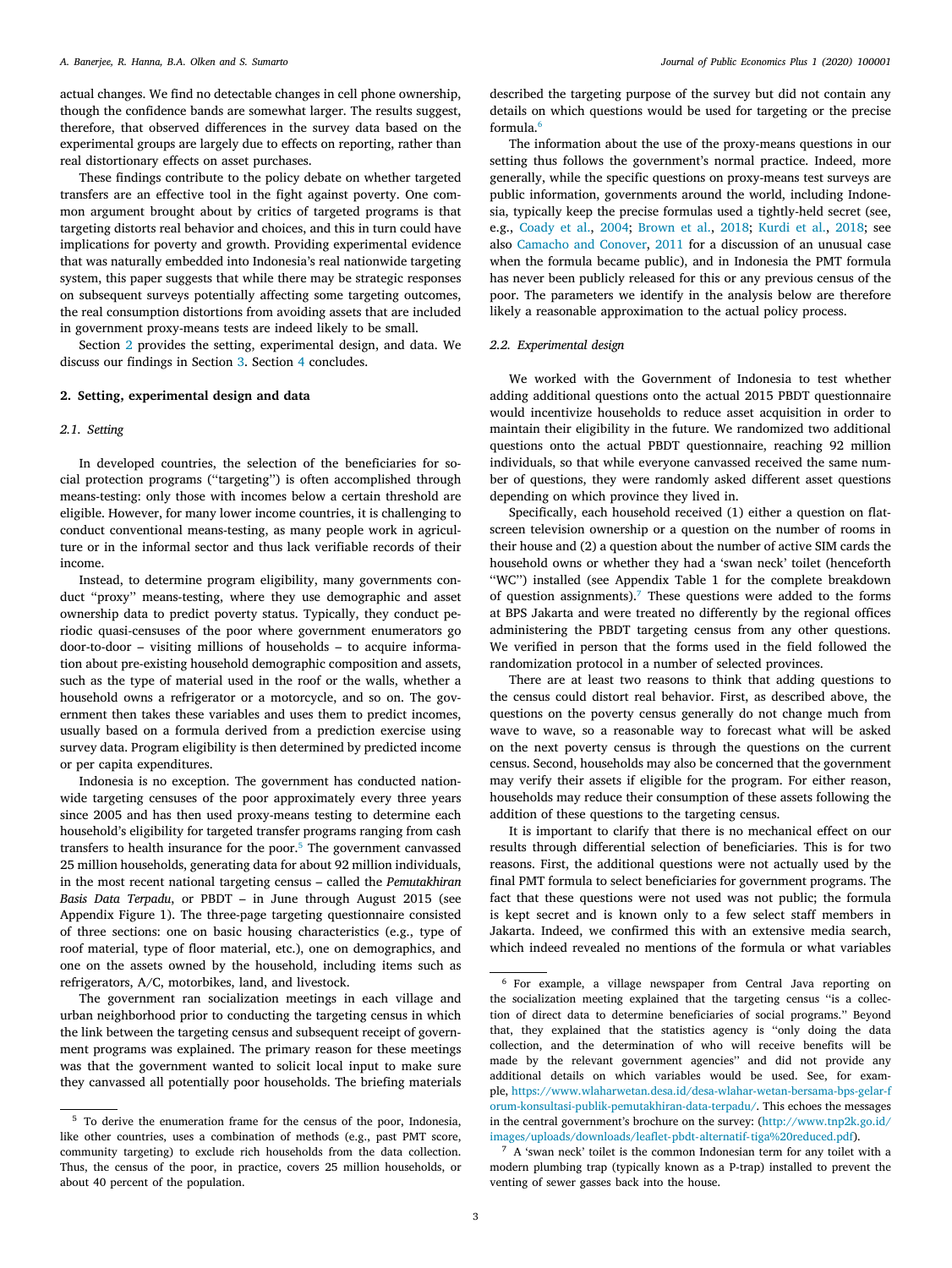were or were not included, anywhere in the Indonesian press. Second, in any case, this could not have *been* publicly known at the time of the 2016 household survey that we use to measure outcomes because the formula was still being refined internally in 2016, and the final list of beneficiaries was not used until early 2017. However, as described above, it was widely known that the PBDT targeting census, in general, would be used for determining program eligibility (and indeed the government held tens of thousands of meetings, in every village and urban neighborhood of Indonesia, to explain this prior to the survey), and hence a reasonable presumption for a normal household is that all questions in it, including the randomly added questions, would have been used.

The randomization was conducted across the 34 provinces, since the enumerator training and forms used occurred at the province level (Fig. 1). The high level of randomization was intended to minimize spillovers across individuals. We stratified by 5 regions corresponding to the main Indonesian island groups for additional statistical precision.8 The fact that the experiment spans all of Indonesia increases external validity, overcoming the fact that there are significant differences in culture and institutions across Indonesia (Dearden and Ravallion, 1988).

# *2.3. Data*

We use three main datasets for this paper. First, we obtained household-level data from the Indonesian National Socioeconomic Survey (SUSENAS), a semi-annual national survey, representative of the population at the district-times-urban/rural level, conducted by the Government of Indonesia. We use SUSENAS data from after the PBDT targeting occurred – specifically, March 2016 and March 2017, comprising about 300,000 households in each round – to measure whether households report owning fewer of a particular asset if they were asked questions on ownership of that asset on the PBDT (see timeline in Appendix Figure 1). Importantly, not all of our outcomes of interest were initially included on the SUSENAS prior to our study, and thus, we worked with Statistics Indonesia (BPS) to make sure all four questions were included. We also obtained earlier years of the SUSENAS data – from 2005 to 2015 – in order to include baseline control variables at the district-times-urban/rural level to gain additional statistical precision. For our purposes, we treat the SUSENAS as repeated cross-sections.<sup>9</sup>

The SUSENAS is a sample survey where households are interviewed to collect their information. If there is an effect of the treatment on asset acquisition using this data, it could be due to two factors. First, treatment households could actually reduce their asset acquisition or choose not to invest in new assets. Second, their asset ownership may not actually change, but they may lie about it to the surveyors (i.e., ''hide their income''). In fact, this is a common concern that one often hears about during the targeting census—people hiding their televisions or motorcycles under a cloth when an enumerator is arriving.

Therefore, for two of our questions, we chose variables that we would be able to verify using independently sourced data that does not rely on household reports. This allows us to shut off the ''lying channel'' and only measure real effects on asset acquisition.

First, we obtained data on monthly television sales of flat-screen televisions – from January 2013 through December 2016 – from an Indonesian market research firm. The data captures all flat-screen televisions with screens 30 inches or larger, thus matching exactly the question we added to the targeting census questionnaire. The market research firm collects monthly TV sales data directly from their network of retailers in 20 regions in Indonesia, and accounts for between 85 to 90 percent of total sales of flat-panel TVs 30 inches and above. Given contractual restrictions between the market research firm and the retail firms that supply them data, we were not able to obtain province-byprovince data; instead, the firm was able to provide us with monthly data on total sales in each of our four randomized groups of provinces (i.e., TV–phone, TV–toilet, room–phone, room–toilet). $10$ 

Second, we obtained yearly data on active SIM cards, by province, for 2015, 2016, and 2017, from the Indonesian Government Ministry of Information and Communications (KeMenKomInfo), who compiled it from administrative data supplied by each of Indonesia's telephone providers.<sup>11</sup>

# *2.4. Randomization check*

We report a balance check using data from the March 2014 SUSE-NAS, i.e., data from the year before the intervention. We focus on demographics (e.g., urbanization status, household size) and variables that are similar to our intervention questions. As shown in Appendix Table 2, out of the 16 coefficients that we consider, 1 is statistically significant at the 5 percent level, which is consistent with what we would expect based on random chance. Nonetheless, in our regression analysis, we control for district-times-urban/rural baseline characteristics using a double-LASSO procedure (Belloni et al., 2014) to account for any differences across treatment groups in the sample and to increase statistical power.

## **3. Results**

#### *3.1. Effects on self-reported asset acquisition*

We begin by examining the impact of receiving the randomized asset questions in the PBDT on each of the four considered assets. Specifically, we estimate:

$$
Asset_{hdp} = \beta_0 + \beta_1 TVTreat_p + \beta_2 CellTreat_p + X'_{dp}\gamma + \alpha_r + \varepsilon_{hdp}
$$
 (1)

where  $\text{A} \text{s} \text{s} \text{e} \text{t}_{\text{hd}p}$  is the self-reported asset measure in the post-period for household "*h*" in district "*d*" in province "*p*". We include two dummy variables to indicate which of the randomized questions households received on the targeting questionnaire. Therefore,  $\beta_1$  provides the causal effect of being randomized to the ''TV question'' rather than the "rooms" question, while  $\beta_2$  provides the causal effect of being randomized to the ''SIM card'' question rather than the ''toilet'' question. We report standard errors clustered at the province level, our level of randomization. We also report *p*-values computed using randomization inference at the province level (our unit of randomization), with counterfactuals generated using our original randomization programs. The fact that we use randomization inference to construct *p*-values means that the inference we report is valid even with 34 provinces (see Young, 2019).

While the randomization should ensure balanced groups, one can gain additional statistical precision by including controls of two types. First, we include fixed effects for the 5 regional strata  $(\alpha_r)$ . Second, we include baseline control variables to account for any differences across treatment groups and to improve statistical power. Typically, one would include the baseline data of the outcome variable for a

<sup>8</sup> The strata are Java, Kalimantan, Sulawesi, Sumatra, and all other provinces.

<sup>&</sup>lt;sup>9</sup> A small number of SUSENAS households constitute a panel in some years, but this is not useful in the study period.

<sup>&</sup>lt;sup>10</sup> Broadly speaking, the SUSENAS and retail sales estimates provide similar magnitudes of televisions owned. The SUSENAS estimates that about 11 percent of households own at least one flat-screen television, equivalent to 7.84 million households. Adding up the total television sales from the market research firm from January 2013 to March 2016 yields about 7.4 million TVs sold in that period. These will not be exact since some flat-screen televisions were sold before 2013, they acknowledge that they cover about 85 to 90 percent of the market, some people will own more than one TV, etc. However, the fact that the magnitudes appear broadly similar provides reassurance on the consistency of the datasets.

<sup>&</sup>lt;sup>11</sup> This includes data from Telkomsel, Sampoerna, 3, and Smartfren. Data from XL and Indostat are for 2017 only.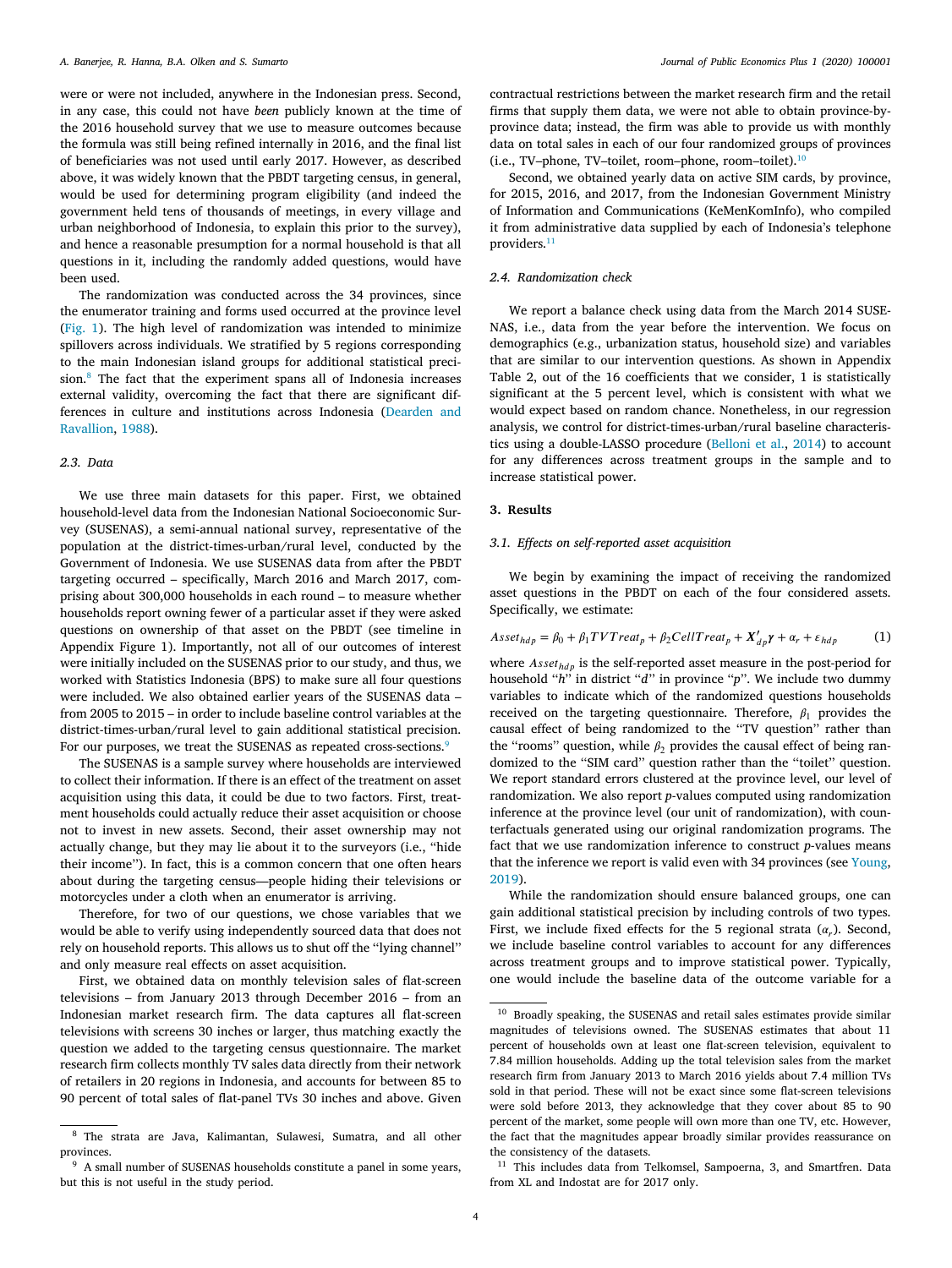

**Fig. 1.** Map of Randomization. Notes: This map shows the treatment assignment (i.e., which questions were asked within the 2015 targeting census) of each of Indonesia's 34 provinces.

given observation. However, in this case, we could not do that for two reasons—first, the SUSENAS is a repeated cross-section of households within a given district rather than a panel, and second, we added new questions onto subsequent SUSENAS for the purpose of this study, so pre-period values of these controls are not available. Thus, we instead first coded a total of 1,388 asset variables from the 2007 to 2015 SUSENAS, constructed averages by district and urbanization status (the smallest level at which we can merge this data to the outcome data), and merged these averages into the household survey data. To avoid specification searching, we then selected control variables from this set automatically using the double-LASSO approach of Belloni et al.  $(2014).^{12}$ 

Table 1 provides these results. Panel A does so for our four asset outcome variables from the March 2016 SUSENAS, while Panel B reports results using the March 2017 data.13 In Columns 1 and 2, we report coefficients on  $TVTreat_{hdp}$   $(\beta_1)$  and  $CellTreat_{hdp}$   $(\beta_2)$ ; in Columns 3 and 4, we report coefficients on the Rooms treatment (1-  $TVTreat_{hdp}$ ) and the WC treatment (1-*CellTreat<sub>hdp</sub>*). We hypothesize that each treatment question would have the potential to influence the ownership of the asset in question (i.e., randomized TV question on TV ownership, randomized WC question on WC ownership, etc.), while using the control questions in each column act as a placebo test (i.e., one would not expect the randomized WC question to necessarily have direct effects on TV ownership). In the next to last row, we report the mean of the dependent variable for interpretation, and in the final row, we report *p*-values adjusted to correct for the familywise error rate (FWER) to correct for multiple inference across the four key hypotheses (TV variable affects TV ownership; cell variable affects SIM card ownership, etc.) following Westfall and Young (1993) and

Anderson (2008). FWER-adjusted *p*-values are also calculated using a randomization inference procedure at the province level, so they are correct even in finite samples with 34 provinces.

We first turn to the March 2016 SUSENAS (about six months after the targeting census was completed), the first survey round posttreatment that includes our added questions (Panel A). We find that being randomized to the flat-screen television question on the targeting census leads to a reduction in reported flat-screen TV ownership, but the other randomized questions (WC, rooms, and SIM cards) do not lead to any changes in the ownership of the respective assets. The effect on TV ownership in 2016 is both statistically significant and large in magnitude—being randomized to receive the TV question in the PBDT targeting census leads to about a 15 percent (1.7 percentage point) reduction in reported flat-screen TV ownership in subsequent surveys; this is individually significant at the 1 percent level and has a FWER multiple-inference adjusted *p*-value of 0.003.

By March 2017 (Panel B), we no longer observe any significant effects of the experimental treatments on any of the asset questions. In fact, we can easily reject that the magnitude of the treatment effect of the TV treatment in 2017 is the same as in 2016 (*p*-value=0.006). This implies that any observed effects of the treatments on reported assets may be short-lived.

While households were not told the precise PMT formula – and hence did not know the exact return from lying on any particular question – they may have formed a reasonable inference that televisions were an important criteria. To quantify this, we re-estimated the Indonesian government's PMT model, augmented to include each of the 4 new variables, using the 2016 SUSENAS in control areas (i.e., for the television variable, we use provinces which were not asked the television question, and so on).<sup>14</sup> We then calculate, for each household that actually owns the asset in question, the increase in probability of being below the eligibility cutoff that households would receive by simply changing their response on that one variable.<sup>15</sup> The results, shown in Fig. 2, show that lying about television ownership has the highest return for the household, increasing the probability of being eligible for benefits by 12 percentage points for a large number of households; the remaining asset variables would yield between a

 $^{12}\,$  The LASSO-selected controls vary from column to column, and are listed in Appendix Table 3. Appendix Table 4 replicates Table 1 with the strata fixed effects, but no baseline controls. The findings are qualitatively similar, but we obtained additional statistical precision with the included controls. In the specification with no controls, the coefficient on television ownership in the 2016 SUSENAS remains statistically significant without controls (randomization inference *p*-value 0.018 without LASSO-selected controls, compared to 0.003 with LASSO-selected controls), but the FWER-adjusted *p*-value is no longer statistically significant.

<sup>&</sup>lt;sup>13</sup> In the March 2017, one of our questions (number of SIM cards) was dropped from the SUSENAS, and instead there is a different question on number of people with active cell phones. We, therefore, use number of people with active cell phones as the outcome in 2017. In Appendix Table 5, we show that using this same question in the 2016 data yields similar conclusions as when one uses the number of SIM cards variable as the outcome in 2016 (Panel A, Column 2 of Table 1).

Specifically, we estimate the PMT regression in the 2016 SUSENAS and calculate the fraction of households eligible in each province/rural–urban unit equal to the percentage of households under 1.5 times the official poverty line. We use the estimated prediction errors in the Indonesian PMT system from Alatas et al. (2016).

<sup>&</sup>lt;sup>15</sup> For count variables (SIM cards and number of rooms), we calculate the change by reducing one's response by one unit.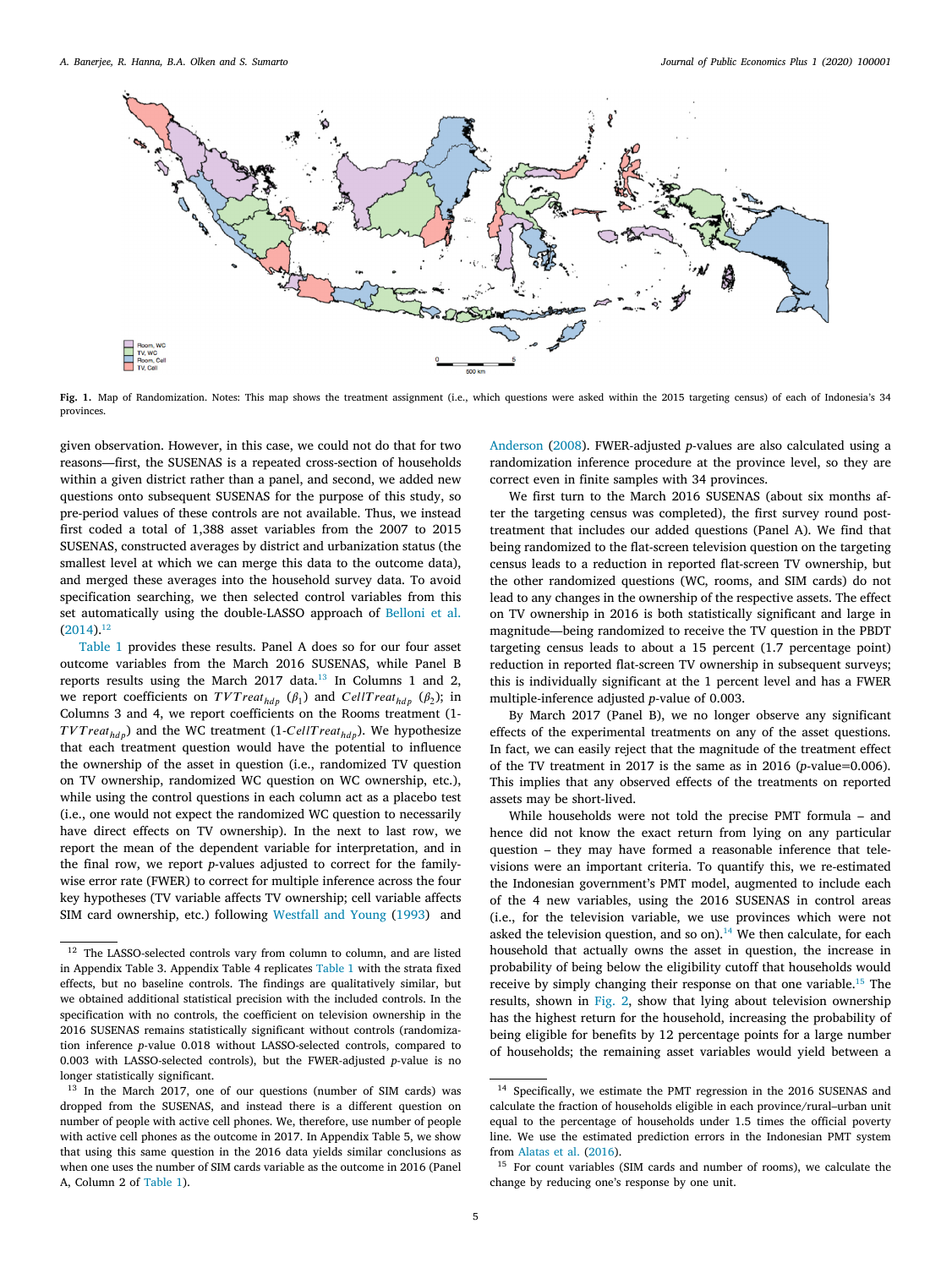# **Table 1**

|  |  |  | Treatment effect on self-reported asset ownership. |  |  |  |
|--|--|--|----------------------------------------------------|--|--|--|
|--|--|--|----------------------------------------------------|--|--|--|

|                            | (1)          | (2)                    | (3)        | (4)        |  |  |  |
|----------------------------|--------------|------------------------|------------|------------|--|--|--|
|                            | Own TV       | Nb. Sim Cards          | Nb. Rooms  | Own WC     |  |  |  |
| Panel A: 2016 Outcome Data |              |                        |            |            |  |  |  |
| <b>TV</b> Treatment        | $-0.0168***$ | $-0.0129$              |            |            |  |  |  |
|                            | (0.00473)    | (0.0338)               |            |            |  |  |  |
|                            | (0.003)      | (0.801)                |            |            |  |  |  |
| Cell Treatment             | $-0.00325$   | 0.00409                |            |            |  |  |  |
|                            | (0.00462)    | (0.0334)               |            |            |  |  |  |
|                            | (0.658)      | (0.952)                |            |            |  |  |  |
| Room Treatment             |              |                        | $-0.140$   | 0.00237    |  |  |  |
|                            |              |                        | (0.179)    | (0.00416)  |  |  |  |
|                            |              |                        | (0.344)    | (0.670)    |  |  |  |
| <b>WC</b> Treatment        |              |                        | 0.129      | 0.00459    |  |  |  |
|                            |              |                        | (0.160)    | (0.00435)  |  |  |  |
|                            |              |                        | (0.369)    | (0.405)    |  |  |  |
|                            |              |                        |            |            |  |  |  |
| Observations               | 291,414      | 291,414                | 291,414    | 291,414    |  |  |  |
| Controls                   | Lasso        | Lasso                  | Lasso      | Lasso      |  |  |  |
| Strata FE                  | YES          | YES                    | <b>YES</b> | <b>YES</b> |  |  |  |
| Dep. Variable Mean         | 0.110        | 2.183                  | 6.150      | 0.672      |  |  |  |
| FWER-adjusted p-value      | 0.002        | 0.925                  | 0.727      | 0.727      |  |  |  |
|                            | Own TV       | Nb. People with Phones | Nb. Rooms  | Own WC     |  |  |  |
| Panel B: 2017 Outcome Data |              |                        |            |            |  |  |  |
| <b>TV</b> Treatment        | $-0.00413$   | $-0.00931$             |            |            |  |  |  |
|                            | (0.00574)    | (0.0333)               |            |            |  |  |  |
|                            | (0.474)      | (0.897)                |            |            |  |  |  |
| Cell Treatment             | 0.00248      | $-0.0316$              |            |            |  |  |  |
|                            | (0.00493)    | (0.0345)               |            |            |  |  |  |
|                            | (0.698)      | (0.603)                |            |            |  |  |  |
| Room Treatment             |              |                        | $-0.180$   | $-0.00340$ |  |  |  |
|                            |              |                        | (0.157)    | (0.00843)  |  |  |  |
|                            |              |                        | (0.201)    | (0.812)    |  |  |  |
| <b>WC</b> Treatment        |              |                        | 0.0576     | 0.0121     |  |  |  |
|                            |              |                        | (0.142)    | (0.00926)  |  |  |  |
|                            |              |                        | (0.682)    | (0.331)    |  |  |  |
|                            |              |                        |            |            |  |  |  |
| Observations               | 297,276      | 297,276                | 297,276    | 297,276    |  |  |  |
| Controls                   | Lasso        | Lasso                  | Lasso      | Lasso      |  |  |  |
| Strata FE                  | YES          | YES                    | YES        | YES        |  |  |  |
| Dep. Variable Mean         | 0.116        | 1.957                  | 6.229      | 0.696      |  |  |  |
| FWER-adjusted p-value      | 0.728        | 0.728                  | 0.727      | 0.682      |  |  |  |

*Notes*: This table provides estimates of the treatment effects of the different targeting questions in the PBDT on household-reported assets in subsequent surveys. Panel A uses outcome data from the March 2016 SUSENAS, while Panel B uses data from the March 2017 SUSENAS. Each regression is estimated using OLS and includes strata fixed effects and pre-experiment control variables selected using the double-LASSO procedure described in the text. Standard errors, clustered by province, are shown in parentheses; randomization inference *p*-values are shown in brackets. The FWER-adjusted *p*-value is calculated within each panel following the free step-down resampling method from Westfall and Young (1993), as described in Anderson (2008) using 1000 replications. \*\*\**p* < 0.01 \**\*p* < 0.05 *\*p* < 0.1.

3.5 and 7 percentage point increase. Of course, as already noted – households do not know the precise PMT formula, so they would not know exactly the gains from lying on a particular variable – and it is possible that *de facto* program receipt would not precisely match the theoretical predictions from our estimated model (Ravallion and Chen, 2015). However, this analysis does suggest that households may have had a rough sense that, among the variables in the PMT, flat-screen televisions were the kind of asset that could have a big effect on their eligibility, and more generally, the fact that the SUSENAS survey results changed suggests that households were responsive to the treatment.<sup>16</sup>

Moreover, the number of rooms and presence of a WC are more easily observed since the government enumerators typically walk from room to room during the surveys, and hence are harder to hide. In contrast, televisions and cell phones are more easily hidden (e.g., hide the TV under a tarp or in a box, keep your cell phone in your pocket). It is also worth noting that cell phones are very common, with households on average reporting about 2.2 SIM cards per household. In contrast, flat-screen televisions are rarer, with only about 11 percent of households owning one, and are more likely to be perceived as a marker of a wealthy household. While this discussion is of course speculative, it is notable that it is consistent with the patterns we find in the data.

# *3.2. Effects on asset acquisition measured in independent data*

The findings from the household survey could be driven by real changes in assets, or they could simply reflect hiding assets from or misreporting assets to the survey enumerators. We therefore turn to the independent data to study real outcomes, thereby shutting off the second channel.

*TV Sales Data:* Given privacy concerns about releasing provincelevel data, the firm instead generated for us monthly data on sales by each of our four randomized groups of provinces (i.e., TV–cell, TV–toilet, room–cell, room–toilet). Due to the difference in the data structure (only 4 groups of provinces, but with monthly time series data for each of the 4 groups), we cannot analyze the data using the same specifications as above, but instead estimate:

 $Log Sales_{mg} = \beta_0 + \beta_1 TVTreat \times POST_{mg} + \beta_2 CellTreat \times POST_{mg}$ 

<sup>&</sup>lt;sup>16</sup> It is also worth noting that only about 40 percent of households nationwide received the targeting census, while the SUSENAS survey aimed to be representative of the population. However, it is possible that households discussed the targeting census questions, especially since they were discussed at village-wide meetings (see above).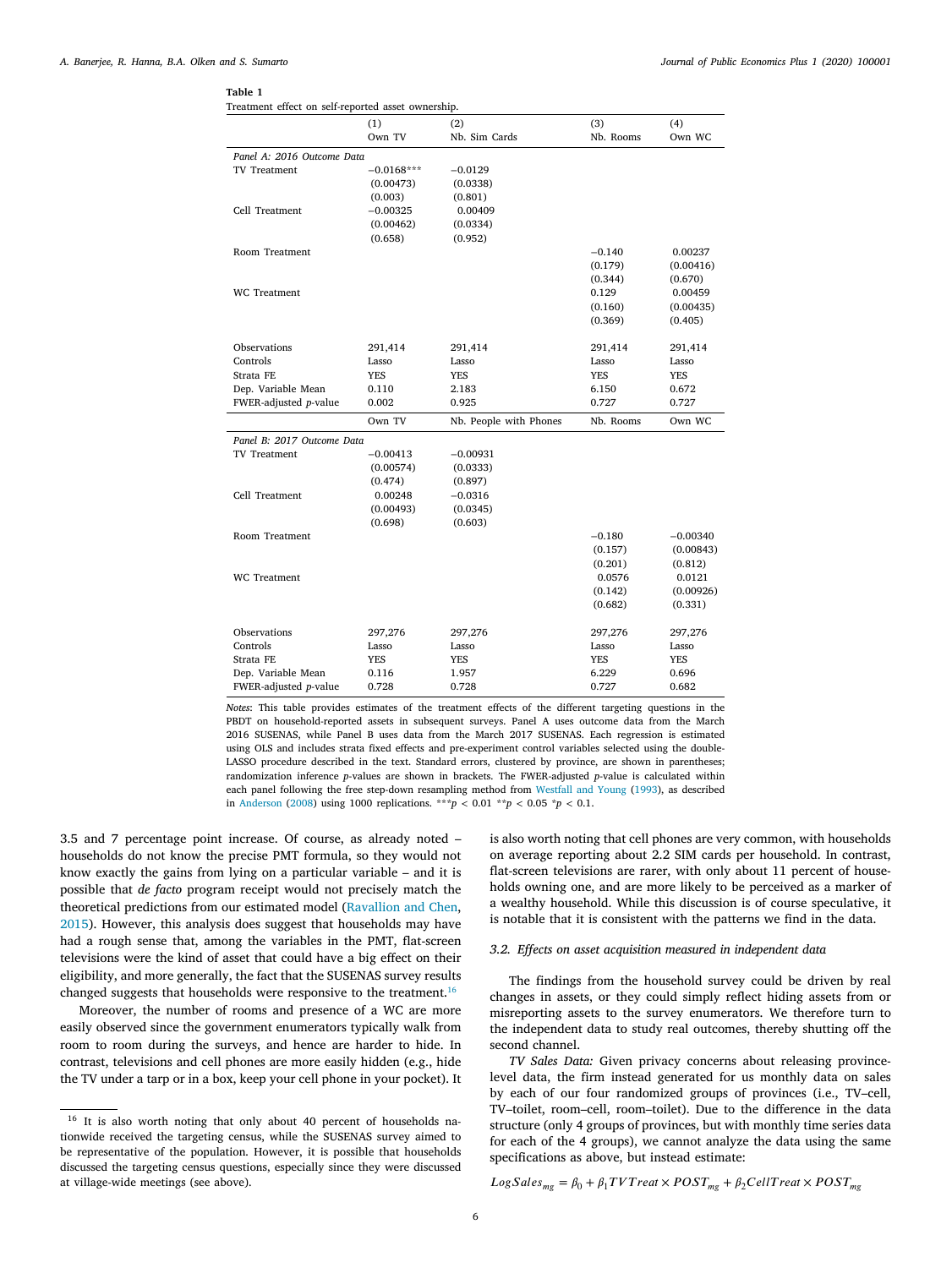

**Fig. 2.** Effect of Misreporting Asset Ownership on Probability of Receiving Benefit. Notes: This figure illustrates households' increase in probability of receiving benefits if they were to misreport asset ownership. Four different proxy-means test (PMT) scores are constructed in the control group of each respective outcome, each time using the same categories of variables used in Hanna and Olken (2018), as well as the single relevant asset, as predictors of log per capita consumption. We then calculate the probability of being below the poverty line (defined for each province and for rural and urban areas separately) and thus receiving a benefit, under actual reported assets and under misreporting ownership of the relevant asset. We then graph the difference in these two probabilities as a function of the PMT score, limited to the households that report owning at least one of the relevant assets so that we do not double-count the effect of not owning the asset in the PMT score.

$$
+\beta_3 POST_{mg} + \alpha_g \times m + \varepsilon_{gm} \tag{2}
$$

where  $Log Sales_{mg}$  is the sales in group "g" at month-year "m",  ×  and  ×  are indicator variables that equal 1 if the person received that respective question and it is the post-period, and  $\alpha_{\alpha} * m$  is a group-by-month linear trend. The  $\alpha_{\alpha}$ are group dummies, which absorb the main effects of *TVTreat*<sub>*s*</sub> and CellTreat<sub>g</sub>. We use the full data set of data available to us: January 2013 to December 2016.17

Table 2 provides the results. In Column 1, we estimate Equation (2) using OLS with robust standard errors. However, to account for the time-series structure of the data, we provide two other specifications to deal with potential serial correlation. First, in Column 2, we compute Newey and West (1987) standard errors with 3 lags. Finally, in Column 3 (our preferred specification), we estimate a panel-corrected model with AR(1) disturbances, which accounts for AR(1) serial correlation within panels and allows for correlations in a given month across panels.18 In the end, all three models produce similar results: we do not observe a reduction in TV sales for those in the treatment group—in fact, the coefficient is positive.

It is important to note that in Table 2, we are measuring a *flow* (sales of new televisions), whereas in Table 1 we are measuring a *stock* (does the household have a flat-screen television). To compare the two

magnitudes, we note that to obtain a 15 percent reduction in the *stock* of televisions reported by households in treatment areas in Table 1 by March 2016, just about 6 months after treatment, the *flow* of television sales in treatment areas would need to have declined by 61 percent, equivalent to a decline in log sales of −0.95. We, therefore, test whether we can reject a decline in log sales of 0.95 (last two rows of Table 2). We can easily rule out declines of that magnitude; indeed, under our preferred specification, we can rule out any decline in log television sales larger in magnitude than about 0.04. In short, the vast majority of the effect – at least 96 percent of the decline – seems to be on *reported* television ownership, not on actual sales.

*SIM Card Subscribership Data:* For SIM card ownership, we have annual data (as of December of each year) for each of the 34 provinces from 2015 to 2017. For each year, we estimate:

$$
LogSubscripts_p = \beta_0 + \beta_1 CellTreat_p + \beta_2 TVTreat_p + \varepsilon_p
$$
\n(3)

where  $LogSubscripts_p$  is the log of the number of SIM card subscribers in province  $p$ , and  $Cell Treat_n$  and  $TV Treat_n$  are the experimental treatments. Standard errors are robust, and we have one observation per province (the level of randomization) in each panel.

These results are shown in Table  $3.^{19}$  We show results from December 2015 (about 4 months post-treatment) in Panel A, those from 2016 (about 16 months post-treatment) in Panel B, and those from 2017 (about 28 months post-treatment) in Panel C. Column 1 estimates equation (3) above. To obtain greater statistical precision, in Column 2, we add log population in the province as a control, and we additionally add strata fixed effects in Column 3. Across all specifications, the effect of the cell treatment is statistically indistinguishable from zero. Moreover, given that we saw no effects on *reported* cell phone ownership, with

<sup>17</sup> In Appendix Table 6, we truncate the data to March 2016 for greater comparability with the time period in Panel A of Table 1 (March 2016 SUSENAS). The findings are unchanged, so we use the full data for the main table.

<sup>18</sup> This model, estimated via the *xtpcse* command in Stata, specifies the functional form for the  $\Omega$  matrix to compute standard errors correctly in the presence of serial correlation within panels and contemporaneous time correlation across panels, and deals with auto-correlation using the Prais– Winston correction. It does not use the  $\Omega$  matrix fully for estimation in FGLS, and is more conservative than FLGS in small-samples (Beck and Katz, 1995). We also consider specifications with month and month-year fixed effects (see Appendix Tables 7a and 7b); results are similar.

<sup>&</sup>lt;sup>19</sup> In Appendix Table 8, we replicate Table 3 dropping Jakarta because Jakarta SIM cards are easier to obtain elsewhere in the country. The conclusions remain unchanged. In Appendix Tables 9 and 10, we repeat these analyses pooling all three years (2015–2017); results are qualitatively similar.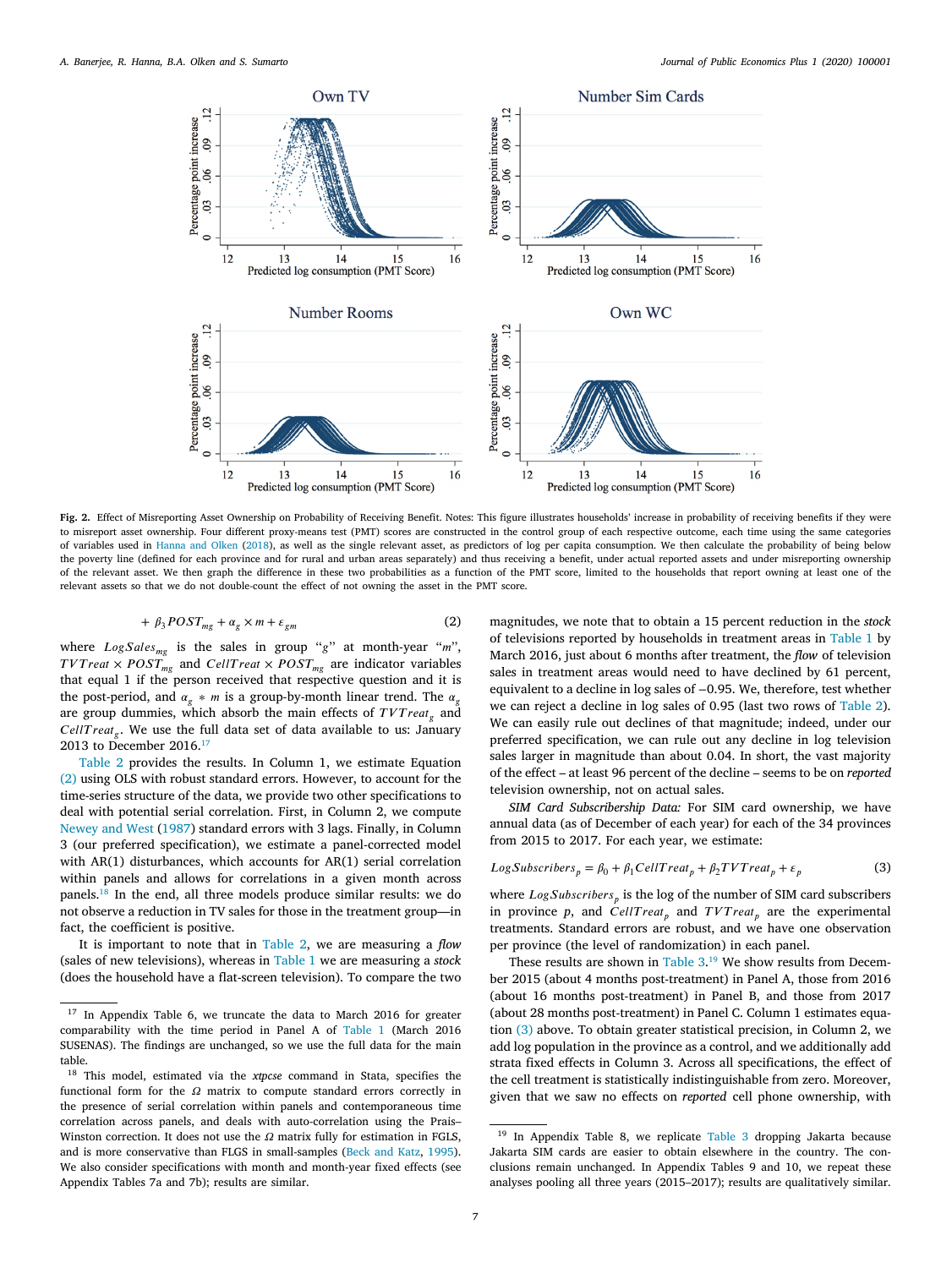# **Table 2**

Treatment effect on actual television sales.

|                                              | (1)        | (2)       | (3)             |
|----------------------------------------------|------------|-----------|-----------------|
|                                              | Log Sales  | Log Sales | Log Sales       |
| $TV$ Treatment $\times$ Post                 | 0.0540     | 0.0540    | 0.0517          |
|                                              | (0.0563)   | (0.0806)  | (0.0475)        |
| Cell Treatment $\times$ Post                 | $0.190***$ | $0.190**$ | 0.0771          |
|                                              | (0.0563)   | (0.0806)  | (0.0505)        |
| Observations                                 | 192        | 192       | 192             |
| Model/Standard Errors                        | Robust     | Newey     | Panel-Corrected |
|                                              |            |           | AR(1)           |
| Dep. Variable Mean                           | 10.77      | 10.77     | 10.77           |
| TV coef. $= -0.95$ F-statistic / chi-squared | 318.2      | 155.1     | 445.4           |
| TV coef. $= -0.95$ <i>p</i> -value           | < 0.001    | < 0.001   | ${}< 0.001$     |

*Notes*: This table provides estimates of the treatment effects of the different targeting questions in the PBDT on actual television sales. Television sales data are reported monthly from January 2013 to December 2016 for each of the four treatment groups. Column 1 provides simple OLS estimates, while column 2 provides Newey–West corrected errors with a lag of 3. Column 3 provides panel-corrected estimates with an AR(1) structure. The TV sales outcome in this table is a flow, while the TV ownership in Table 1 is a stock. To compare these two findings, in the final two rows, we also provide a test against the decrease in log TV sales (−0.95) that we would need to observe to generate the TV ownership effect observed in Table 1. F-statistics for this test are reported in columns 1 and 2, and a chi-squared statistic is reported in column 3; *p*-values for this test are reported for all columns.

\*\*\**p* < 0.01 \*\**p* < 0.05 \**p* < 0.1.

# **Table 3**

Treatment effect on SIM card ownership.

|                        | (1)             | (2)             | (3)             |
|------------------------|-----------------|-----------------|-----------------|
|                        | Log Subscribers | Log Subscribers | Log Subscribers |
| Panel A: 2015 Data     |                 |                 |                 |
| Cell Treatment         | $-0.225$        | $-0.102$        | $-0.106$        |
|                        | (0.406)         | (0.146)         | (0.153)         |
|                        | (0.372)         | (0.664)         | (0.678)         |
| <b>TV</b> Treatment    | $-0.258$        | $-0.192$        | $-0.189$        |
|                        | (0.418)         | (0.156)         | (0.148)         |
|                        | (0.323)         | (0.263)         | (0.255)         |
| Observations           | 34              | 34              | 34              |
| Log population control | N               | Y               | Y               |
| Strata FE              | N               | N               | Y               |
| Dep. Variable Mean     | 14.95           | 14.95           | 14.95           |
| Panel B: 2016 Data     |                 |                 |                 |
| Cell Treatment         | $-0.251$        | $-0.129$        | $-0.135$        |
|                        | (0.401)         | (0.148)         | (0.159)         |
|                        | (0.335)         | (0.583)         | (0.569)         |
| <b>TV Treatment</b>    | $-0.249$        | $-0.184$        | $-0.175$        |
|                        | (0.414)         | (0.159)         | (0.152)         |
|                        | (0.356)         | (0.366)         | (0.387)         |
| Observations           | 34              | 34              | 34              |
| Log population control | N               | Y               | Y               |
| Strata FE              | N               | N               | Y               |
| Dep. Variable Mean     | 15.17           | 15.17           | 15.17           |
| Panel C: 2017 Data     |                 |                 |                 |
| Cell Treatment         | $-0.173$        | $-0.0478$       | $-0.0529$       |
|                        | (0.403)         | (0.129)         | (0.109)         |
|                        | (0.383)         | (0.618)         | (0.595)         |
| <b>TV Treatment</b>    | $-0.0445$       | 0.0227          | 0.0121          |
|                        | (0.408)         | (0.127)         | (0.103)         |
|                        | (0.823)         | (0.817)         | (0.899)         |
| Observations           | 34              | 34              | 34              |
| Log population control | N               | Y               | Y               |
| Strata FE              | N               | N               | Y               |
| Dep. Variable Mean     | 15.55           | 15.55           | 15.55           |

*Notes*: This table provides estimates of the treatment effects of the different targeting questions in the PBDT on actual active SIM card subscribers. Subscriber data are reported at the province-year level from 2015 to 2017. All regressions are estimated using OLS. Robust standard errors are shown in parentheses; randomization inference *p*-values are shown in brackets.

 $^{***}p$  < 0.01  $^{**}p$  < 0.05  $^{*}p$  < 0.1 shown computed using the clustered standard errors.

much tighter standard errors (we can reject a decline in the number of reported SIM cards of more than 3 percent in 2016 and more than 5

percent in 2017; see Table 1), a reasonable conclusion is that cell phone SIM ownership did not change either.